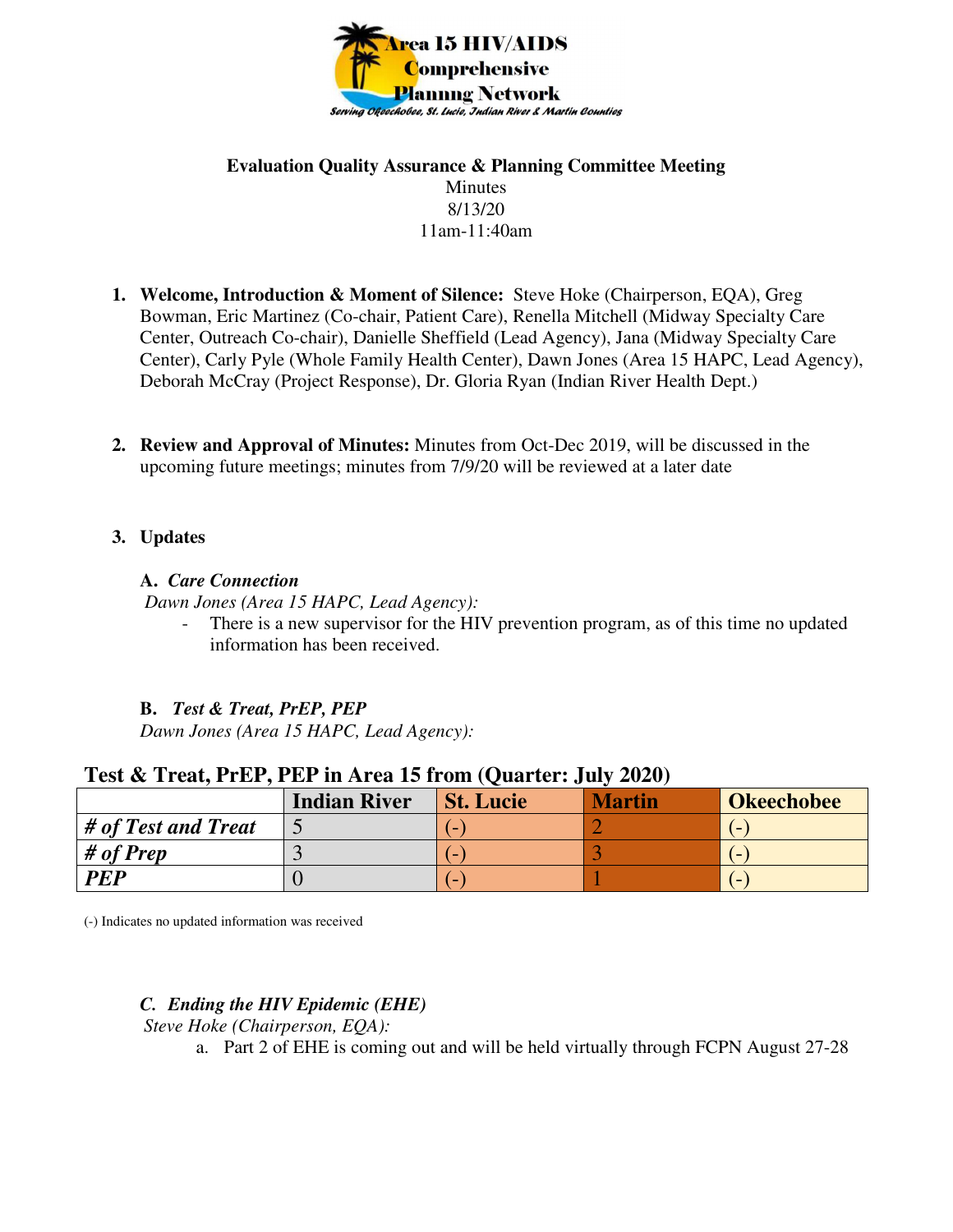# **D. Other Updates**

No other updates at this time

### **E.** *Integrated Work Plan*

*Dawn Jones (Lead Agency):* 

The workplan has been updated to be color coded format, which makes things easier to read. The activities have also been separated; the work plan will follow the fiscal year April 1<sup>st</sup>-March 31<sup>st</sup>

# *F. Ad Hoc Outreach Committee*

*Renella (Midway Specialty Care Center):*

- There have not many outreaches due to COVID-19
- Education and community information/updates has been provided through the Facebook page: *St Lucie County Community HIV/AIDS Prevention Planning Group*

### **4. Open Discussion:**

• *Comments:* 

*Jana (Midway Specialty Care Center):* 

- Voiced walk-ins are limited at Midway for HIV Testing and asked for recommendations from consortia members

#### *Eric (Co-Chair, Patient Care)*:

The state was notified that a need for a formulary on how to promote HIV testing and COVID-19; as of now no information was received on that need will be addressed but once it is available, it will be shared with the members

#### *Dawn Jones (Area 15 HAPC, Lead Agency):*

- The Department of Health is testing for HIV by appointment only
- Suggested to Jana to consider putting signs outside for HIV testing
- There have been changes to Ryan White case management in Martin County and thus have been a shortage; there are other case managers filling in 1-2x/wk to fill in; share and inform clients to contact 772-462-0420 for more information or for any questions

*Carly Pyle (Whole Family Health Center:* 

- HIV and STD walk-in testing is being conducted at both Whole Family Health Center sites; also both sites are conducting COVID-19 curbside testing by appointment only
- Dr. Oni, the HIV medical provider, will no longer be working at Whole Family Health Center, and the HIV clients who were seeing Dr. Oni will be transferred to the other HIV providers
- There will be two other primary care providers joining the team